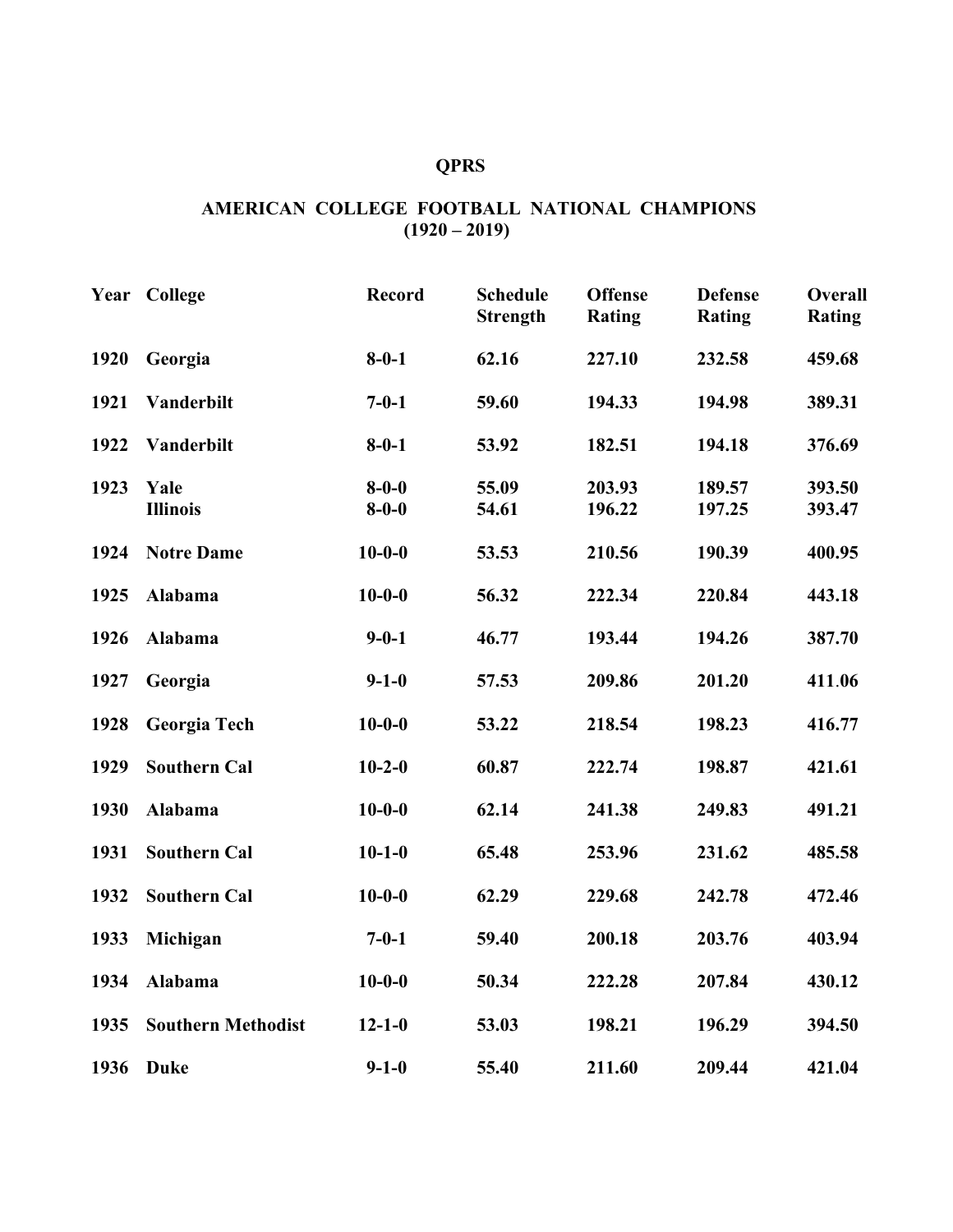| 1937 | Pittsburgh         | $9 - 0 - 1$  | 59.39 | 209.08 | 292.43 | 411.51 |
|------|--------------------|--------------|-------|--------|--------|--------|
| 1938 | <b>Tennessee</b>   | $11 - 0 - 0$ | 56.45 | 239.54 | 248.38 | 487.92 |
| 1939 | Texas A&M          | $11 - 0 - 0$ | 51.09 | 221.45 | 216.94 | 438.39 |
| 1940 | Minnesota          | $8 - 0 - 0$  | 61.91 | 223.07 | 166.56 | 389.63 |
| 1941 | <b>Texas</b>       | $8-1-1$      | 54.05 | 206.90 | 187.14 | 394.04 |
| 1942 | Georgia            | $11 - 1 - 0$ | 33.51 | 178.35 | 158.27 | 336.62 |
| 1943 | <b>Notre Dame</b>  | $9 - 1 - 0$  | 48.88 | 211.76 | 183.31 | 395.07 |
| 1944 | <b>Army</b>        | $9 - 0 - 0$  | 34.63 | 200.26 | 178.95 | 379.21 |
| 1945 | <b>Army</b>        | $9 - 0 - 0$  | 47.08 | 224.94 | 201.65 | 426.59 |
| 1946 | <b>Notre Dame</b>  | $8 - 0 - 1$  | 49.82 | 204.75 | 204.21 | 408.96 |
| 1947 | Michigan           | $10 - 0 - 0$ | 47.50 | 234.40 | 210.94 | 445.34 |
| 1948 | Michigan           | $9 - 0 - 0$  | 52.30 | 222.60 | 203.75 | 426.35 |
| 1949 | <b>Notre Dame</b>  | $10 - 0 - 0$ | 49.02 | 234.04 | 193.95 | 427.99 |
| 1950 | Oklahoma           | $10 - 1 - 0$ | 51.25 | 224.50 | 160.34 | 384.84 |
| 1951 | Georgia Tech       | $11 - 0 - 1$ | 49.40 | 208.38 | 174.25 | 382.63 |
| 1952 | Georgia Tech       | $12 - 0 - 0$ | 48.13 | 218.34 | 200.89 | 419.23 |
| 1953 | Oklahoma           | $9 - 1 - 1$  | 54.88 | 206.40 | 170.62 | 377.02 |
| 1954 | <b>Ohio State</b>  | $10-0-0$     | 48.89 | 222.68 | 185.02 | 407.70 |
| 1955 | Oklahoma           | $11-0-0$     | 41.77 | 223.54 | 202.79 | 426.33 |
| 1956 | Georgia Tech       | $10-1-0$     | 54.46 | 221.47 | 205.51 | 426.98 |
| 1957 | Oklahoma           | $10-1-0$     | 49.18 | 213.63 | 177.96 | 391.59 |
| 1958 | Louisiana State    | $11-0-0$     | 49.38 | 229.40 | 209.11 | 438.51 |
| 1959 | <b>Mississippi</b> | $10-1-0$     | 47.51 | 191.84 | 195.62 | 387.46 |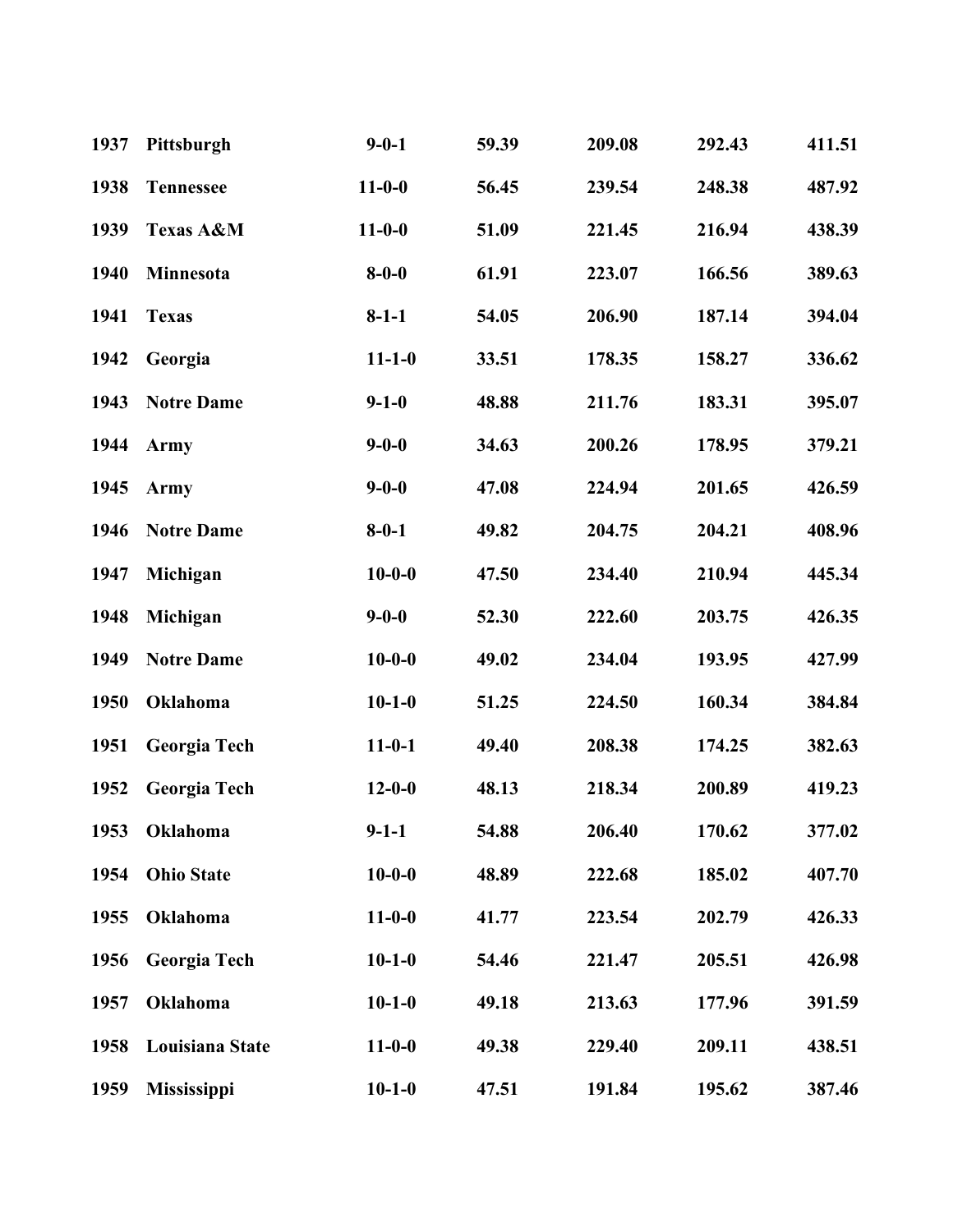| 1960 | Iowa                                   | $8 - 1 - 0$                 | 60.00          | 216.00           | 155.04           | 371.04           |
|------|----------------------------------------|-----------------------------|----------------|------------------|------------------|------------------|
| 1961 | Alabama                                | $11 - 0 - 0$                | 43.45          | 208.90           | 211.26           | 420.16           |
| 1962 | Louisiana State<br><b>Southern Cal</b> | $9 - 1 - 1$<br>$11 - 0 - 0$ | 52.28<br>45.15 | 195.47<br>214.03 | 190.23<br>171.64 | 385.70<br>385.67 |
| 1963 | <b>Texas</b>                           | $11 - 0 - 0$                | 47.91          | 227.91           | 192.01           | 419.92           |
| 1964 | Alabama                                | $10 - 1 - 0$                | 57.85          | 228.43           | 183.30           | 411.73           |
| 1965 | <b>Michigan State</b>                  | $10 - 1 - 0$                | 53.25          | 215.41           | 182.98           | 398.39           |
| 1966 | Alabama                                | $11 - 0 - 0$                | 42.63          | 212.62           | 201.20           | 413.82           |
| 1967 | <b>Southern Cal</b>                    | $10 - 1 - 0$                | 53.80          | 221.05           | 179.77           | 400.82           |
| 1968 | <b>Ohio State</b>                      | $10 - 0 - 0$                | 47.91          | 228.12           | 154.96           | 385.08           |
| 1969 | <b>Texas</b>                           | $11 - 0 - 0$                | 41.44          | 227.43           | 179.38           | 406.81           |
| 1970 | <b>Texas</b>                           | $10 - 1 - 0$                | 53.06          | 234.57           | 172.10           | 406.67           |
| 1971 | Nebraska                               | $13 - 0 - 0$                | 51.94          | 262.88           | 220.68           | 483.56           |
| 1972 | <b>Southern Cal</b>                    | $12 - 0 - 0$                | 52.64          | 264.20           | 206.01           | 470.21           |
| 1973 | Alabama                                | $11 - 1 - 0$                | 53.58          | 241.91           | 196.62           | 438.53           |
| 1974 | Oklahoma                               | $11 - 0 - 0$                | 49.33          | 246.66           | 206.05           | 452.71           |
| 1975 | <b>Ohio State</b>                      | $11 - 1 - 0$                | 52.59          | 237.18           | 194.88           | 432.06           |
| 1976 | <b>Southern Cal</b>                    | $11 - 1 - 0$                | 51.50          | 235.17           | 178.65           | 413.82           |
| 1977 | <b>Texas</b>                           | $11 - 1 - 0$                | 50.44          | 232.63           | 172.58           | 405.21           |
| 1978 | <b>Southern Cal</b>                    | $12 - 1 - 0$                | 61.78          | 253.02           | 181.42           | 434.44           |
| 1979 | Alabama                                | $12 - 0 - 0$                | 42.81          | 232.54           | 208.28           | 440.82           |
| 1980 | Georgia                                | $12 - 0 - 0$                | 40.83          | 229.41           | 170.57           | 399.98           |
| 1981 | <b>Clemson</b>                         | $12 - 0 - 0$                | 48.33          | 234.83           | 188.41           | 423.24           |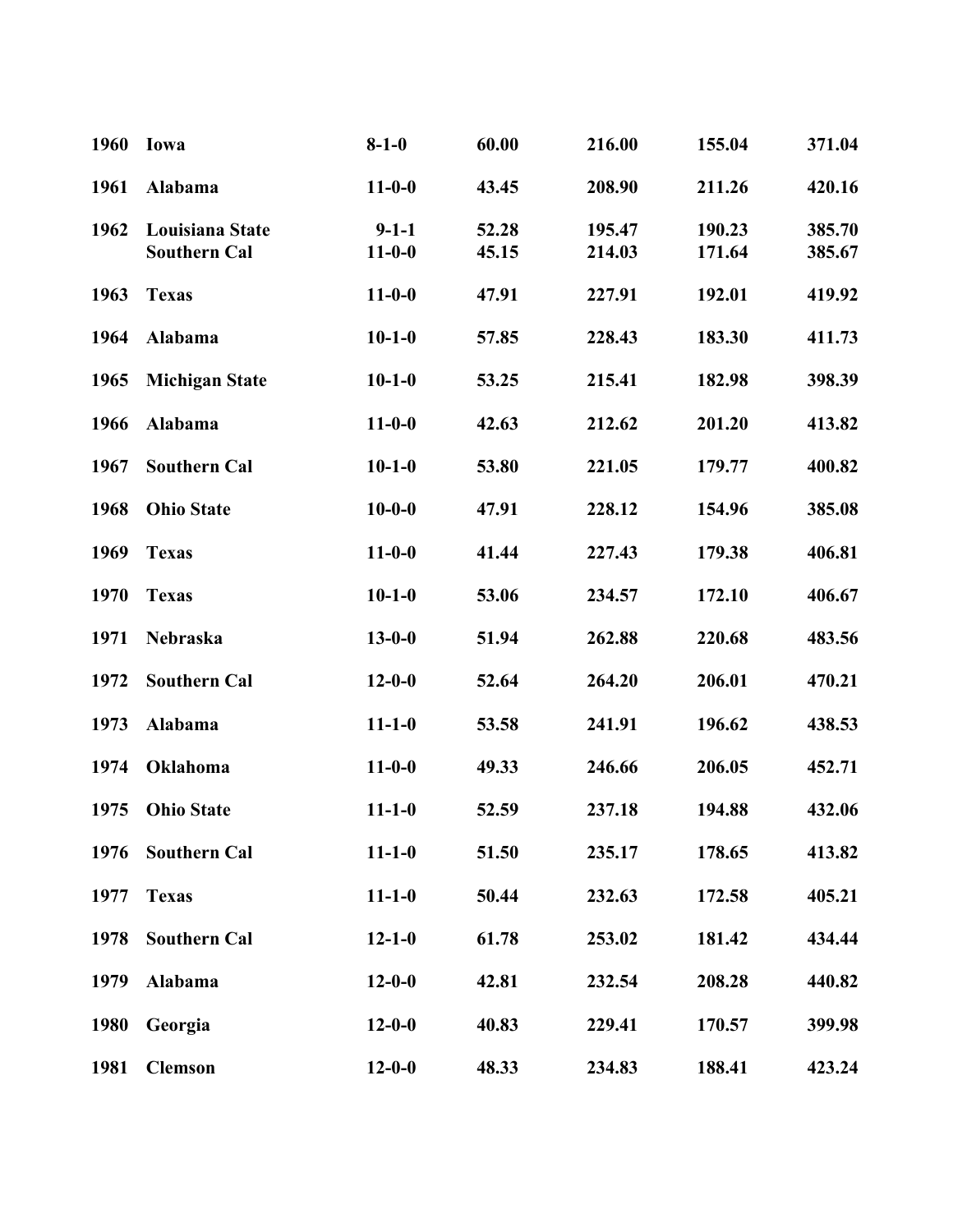| 1982        | Nebraska             | $12 - 1 - 0$ | 49.22 | 232.98 | 175.37 | 408.35 |
|-------------|----------------------|--------------|-------|--------|--------|--------|
| 1983        | Nebraska             | $12 - 1 - 0$ | 50.37 | 256.05 | 179.29 | 435.34 |
| 1984        | Washington           | $11 - 1 - 0$ | 46.63 | 217.59 | 160.59 | 378.18 |
| 1985        | Oklahoma             | $11 - 1 - 0$ | 55.68 | 242.28 | 197.17 | 439.45 |
| 1986        | Oklahoma             | $11 - 1 - 0$ | 54.01 | 250.35 | 216.09 | 466.44 |
| 1987        | <b>Florida State</b> | $11 - 1 - 0$ | 59.88 | 269.84 | 192.14 | 461.98 |
| 1988        | Miami                | $11 - 1 - 0$ | 56.96 | 243.75 | 194.42 | 438.17 |
| 1989        | <b>Notre Dame</b>    | $12 - 1 - 0$ | 58.52 | 249.89 | 174.23 | 424.12 |
| 1990        | Colorado             | $11 - 1 - 1$ | 59.18 | 244.05 | 157.27 | 401.32 |
| 1991        | Washington           | $12 - 0 - 0$ | 50.03 | 256.31 | 206.94 | 463.25 |
| 1992        | Alabama              | $13 - 0 - 0$ | 51.02 | 255.19 | 200.75 | 455.94 |
| 1993        | <b>Florida State</b> | $12 - 1 - 0$ | 58.18 | 267.59 | 215.82 | 483.41 |
| 1994        | Nebraska             | $13 - 0 - 0$ | 51.94 | 259.19 | 193.45 | 452.64 |
| 1995        | Nebraska             | $12 - 0 - 0$ | 55.93 | 280.03 | 203.99 | 484.02 |
| 1996        | Florida              | $12 - 1 - 0$ | 57.56 | 262.12 | 181.13 | 443.25 |
| 1997        | Nebraska             | $13 - 0 - 0$ | 47.62 | 261.93 | 184.10 | 446.03 |
| 1998        | <b>Tennessee</b>     | $13 - 0 - 0$ | 51.03 | 257.71 | 182.45 | 440.16 |
| 1999        | <b>Florida State</b> | $12 - 0 - 0$ | 55.17 | 263.51 | 178.31 | 441.82 |
| <b>2000</b> | Oklahoma             | $13 - 0 - 0$ | 50.38 | 255.26 | 179.87 | 435.13 |
| 2001        | Miami                | $12 - 0 - 0$ | 53.82 | 260.31 | 208.89 | 469.20 |
| 2002        | <b>Ohio State</b>    | $14 - 0 - 0$ | 52.23 | 261.25 | 185.53 | 446.78 |
| 2003        | Oklahoma             | $12 - 2 - 0$ | 52.56 | 243.05 | 173.77 | 416.82 |
| 2004        | <b>Southern Cal</b>  | $13 - 0 - 0$ | 50.66 | 259.47 | 193.74 | 453.21 |